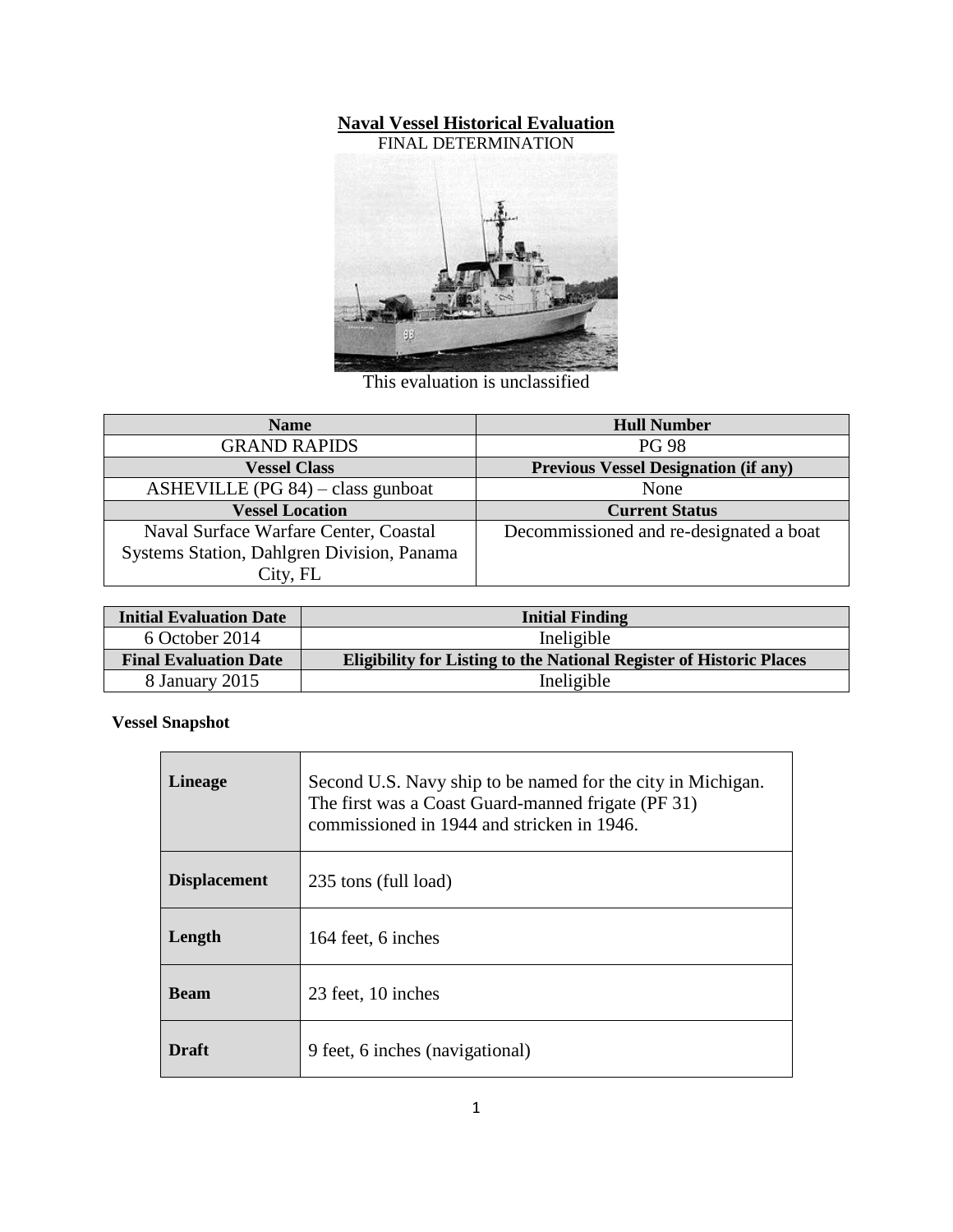| <b>Speed</b>          | $35+$ knots                                                                                                                  |
|-----------------------|------------------------------------------------------------------------------------------------------------------------------|
| <b>Propulsion</b>     | Two 725-hp Cummins V-12 Diesels; one 14,000 hp GE LM<br>1500 gas turbine; two variable-pitch propellers                      |
| <b>Armament</b>       | One 3-inch/50 caliber rapid-fire enclosed mount; one 40-mm<br>open single mount; two twin .50 caliber machine guns           |
| <b>Laid Down</b>      | 13 June 1968 but damaged by fire on 1 August 1968; laid<br>down a second time on 20 May 1969                                 |
| <b>Launched</b>       | 4 April 1970                                                                                                                 |
| <b>Built By</b>       | Tacoma Boatbuilding Company, Inc., Tacoma WA                                                                                 |
| <b>Sponsor</b>        | Ms. Susan Ford, 12-yr. old daughter of then-Congressman<br>Gerald R. Ford, who was the House Minority Leader at the<br>time. |
| <b>Commissioned</b>   | 5 September 1970                                                                                                             |
| <b>Decommissioned</b> | 1 October 1977 and re-designated a boat                                                                                      |
| <b>Stricken</b>       | N/A                                                                                                                          |

# **Vessel History**

| <b>Deployment</b> | Ship received a surface to surface missile capability, at Long Beach Naval |
|-------------------|----------------------------------------------------------------------------|
| <b>Summary</b>    | Shipyard, during late 1972 and early 1973 the ARM version of the Standard  |
|                   | Missile was installed. Homeport changed from San Diego, CA to Naples,      |
|                   | Italy, effective 7 May 1973 and completed on 13 August 1973. Operated in   |
|                   | the Eastern Mediterranean in support of COMSIXTHFLT during the 1973        |
|                   | Mideast War.                                                               |
|                   |                                                                            |
|                   | On 2 August 1975, during a visit to Casablanca, Morocco, the Naval Attaché |
|                   | hosted a reception for the ships and numerous military and civilian        |
|                   | dignitaries. On 16 August 1975, in Bayonne, France, GRAND RAPIDS           |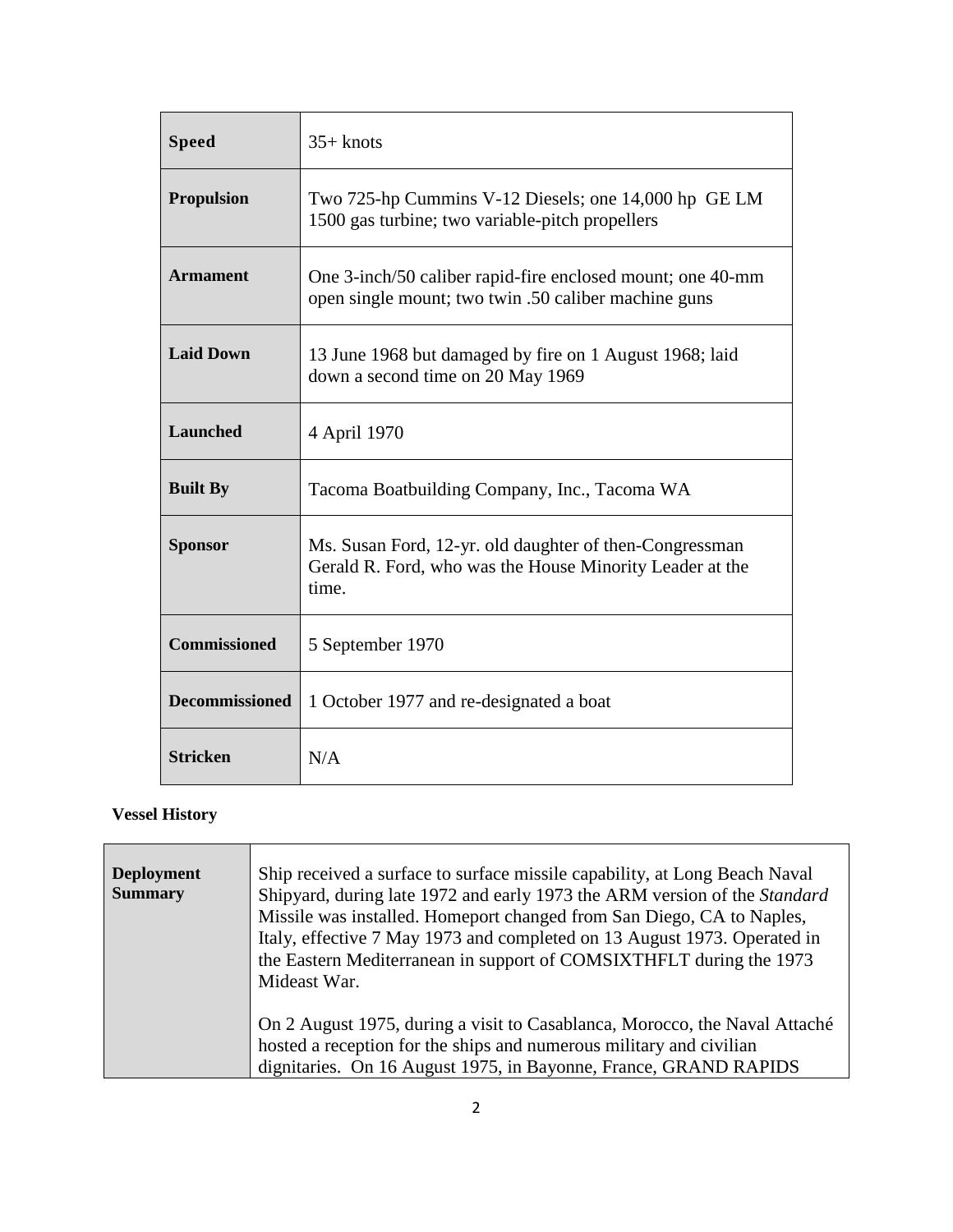|                                    | hosted a reception on board for local dignitaries and German and French<br>military people who were in Bayonne for the Fete de la Bayonne.<br>On 1 October 1977, GRAND RAPIDS was decommissioned and re-<br>designated as a boat. Custody of the hull of ex-GRAND RAPIDS was<br>transferred to the Carderock Division, Naval Surface Warfare Center, US<br>Navy at Panama City Beach FL.                                             |
|------------------------------------|--------------------------------------------------------------------------------------------------------------------------------------------------------------------------------------------------------------------------------------------------------------------------------------------------------------------------------------------------------------------------------------------------------------------------------------|
| <b>Awards</b>                      | Three Battle Efficiency "E" Awards                                                                                                                                                                                                                                                                                                                                                                                                   |
| <b>Noteworthy</b><br><b>Events</b> | On the evening of 25 October 1973, GRAND RAPIDS collided with<br>ANTELOPE (PG 86) during a night highline transfer. There was moderate<br>damage done to the starboard missile magazine; however, there were no<br>casualties.                                                                                                                                                                                                       |
|                                    | On 22 April 1977, the vessel and READY (PG 87) moored at the Israeli<br>Defense Forces Patrol Boat base in Haifa, Israel. This was the first time U.S.<br>naval ships had ever moored at that base. During the visit, the ship's<br>company toured the Holy Land, including Jerusalem, Bethlehem, and<br>Nazareth. Also, reciprocal tours by crews of the U.S. Patrol Combatants and<br>the Israeli SAAR Patrol Craft were arranged. |
| DANFS* Entry                       | Lineage update in progress.                                                                                                                                                                                                                                                                                                                                                                                                          |

# \**Dictionary of American Naval Fighting Ships*

#### **Criteria Evaluation<sup>1</sup>**

 $\overline{\phantom{a}}$ 

| i. Was the vessel awarded an individual   | N <sub>0</sub> |
|-------------------------------------------|----------------|
| <b>Presidential Unit Citation?</b>        |                |
| ii. Did an individual act of heroism take | N <sub>0</sub> |
| place aboard the vessel such that an      |                |
| individual was subsequently awarded       |                |
| the Medal of Honor or the Navy Cross?     |                |
| iii. Was a President of the United States | N <sub>0</sub> |
| assigned to the vessel during his or her  |                |
| naval service?                            |                |
| iv. Was the vessel was the first to       | N <sub>0</sub> |
| incorporate engineering, weapons          |                |
| systems, or other upgrades that           |                |

<sup>1</sup> Evaluation conducted using triggers established for naval vessels in *Program Comment for the Department of Navy for the Disposition of Historic Vessels*, issued by the Advisory Council for Historic Preservation on 15 March 2010.